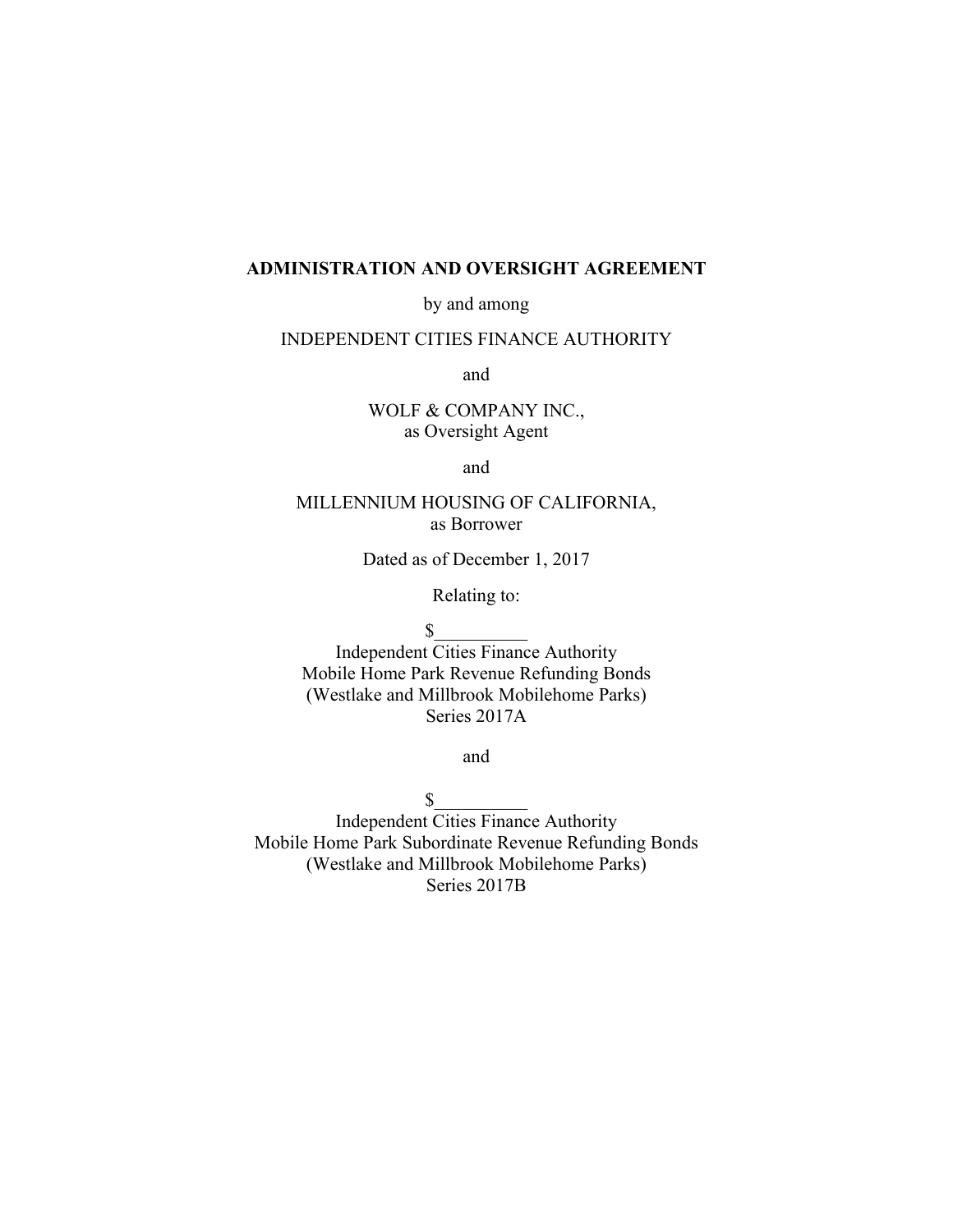#### ADMINISTRATION AND OVERSIGHT AGREEMENT

THIS ADMINISTRATION AND OVERSIGHT AGREEMENT (the "Administration Agreement") is made and entered into as of December 1, 2017, by and among the INDEPENDENT CITIES FINANCE AUTHORITY, a joint powers authority duly organized and existing under the laws of the State of California (the "Authority"), MILLENNIUM HOUSING OF CALIFORNIA, a California nonprofit public benefit corporation (the "Borrower"), and WOLF & COMPANY INC. (the "Oversight Agent").

#### RECITALS:

WHEREAS, the Authority previously issued its Mobile Home Park Revenue Refunding Bonds (Westlake Mobilehome Park) Series 2007A (the "Prior Westlake Bonds") pursuant to an Indenture of Trust, dated as of April 1, 2007 (the "Prior Westlake Indenture"), between the Authority and MUFG Union Bank, N.A. (formerly known as Union Bank of California, N.A.), in such capacity (the "Prior Westlake Trustee"), and loaned the proceeds of the Prior Westlake Bonds (the "Prior Westlake Loan") to Millennium Housing of California, a California nonprofit public benefit corporation (the "Borrower"), in order to provide financing with respect to the acquisition and improvement of a mobile home park with approximately 330 spaces known as Westlake Mobilehome Park (the "Westlake Project") located at 2706 W. Ashlan Ave. in Fresno, California (the "City"); and

WHEREAS, the Authority previously issued its Mobile Home Park Revenue Bonds (Millbrook Mobile Home Village) Series 2013A (the "Prior Millbrook Series A Bonds") and its Mobile Home Park Subordinate Revenue Bonds (Millbrook Mobile Home Village) Series 2013B (the "Prior Millbrook Series B Bonds") and together, the "Prior Millbrook Bonds" and, collectively with the Prior Westlake Bonds, the "Prior Bonds") pursuant to an Indenture of Trust, dated as of January 1, 2013 (the "Prior Millbrook Indenture" and, together with the Prior Westlake Indenture, the "Prior Indentures"), between the Authority and MUFG Union Bank, N.A. (formerly known as Union Bank, N.A.), in such capacity (the "Prior Millbrook Trustee" and, together with the Prior Westlake Trustee, the "Prior Trustees"), and loaned the proceeds of the Prior Millbrook Bonds (the "Prior Millbrook Loan" and, together with the Prior Westlake Loan, the "Prior Loans") to COACH of San Diego, Inc., a California nonprofit public benefit corporation (the "Prior Millbrook Borrower"), in order to provide financing with respect to the acquisition and improvement of a mobile home park with approximately 94 spaces known as Millbrook Mobile Home Village (the "Millbrook Project" and, together with the Westlake Project, the "Projects") located at 3404 N. Millbrook Ave. in the City; and

WHEREAS, the Borrower has requested that the Authority issue its Mobile Home Park Revenue Refunding Bonds (Westlake and Millbrook Mobilehome Parks) Series 2017A in the initial principal amount of \$ (the "Series A Bonds") and its Mobile Home Park (the "Series A Bonds") and its Mobile Home Park Subordinate Revenue Refunding Bonds (Westlake and Millbrook Mobilehome Parks) Series 2017B in the initial principal amount of \$  $($  (the "Series B Bonds" and, together with the Series A Bonds, the "Bonds") and loan the proceeds from the sale thereof (the "Loan") to the Borrower to acquire the Millbrook Project, prepay the Prior Loans and refund the Prior Bonds, to fund the Series A Bonds Debt Service Reserve Fund, to fund the Restricted Account of the Repair and Replacement Fund and to pay the costs of issuing the Bonds, all under and in accordance with the Constitution and laws of the State of California; and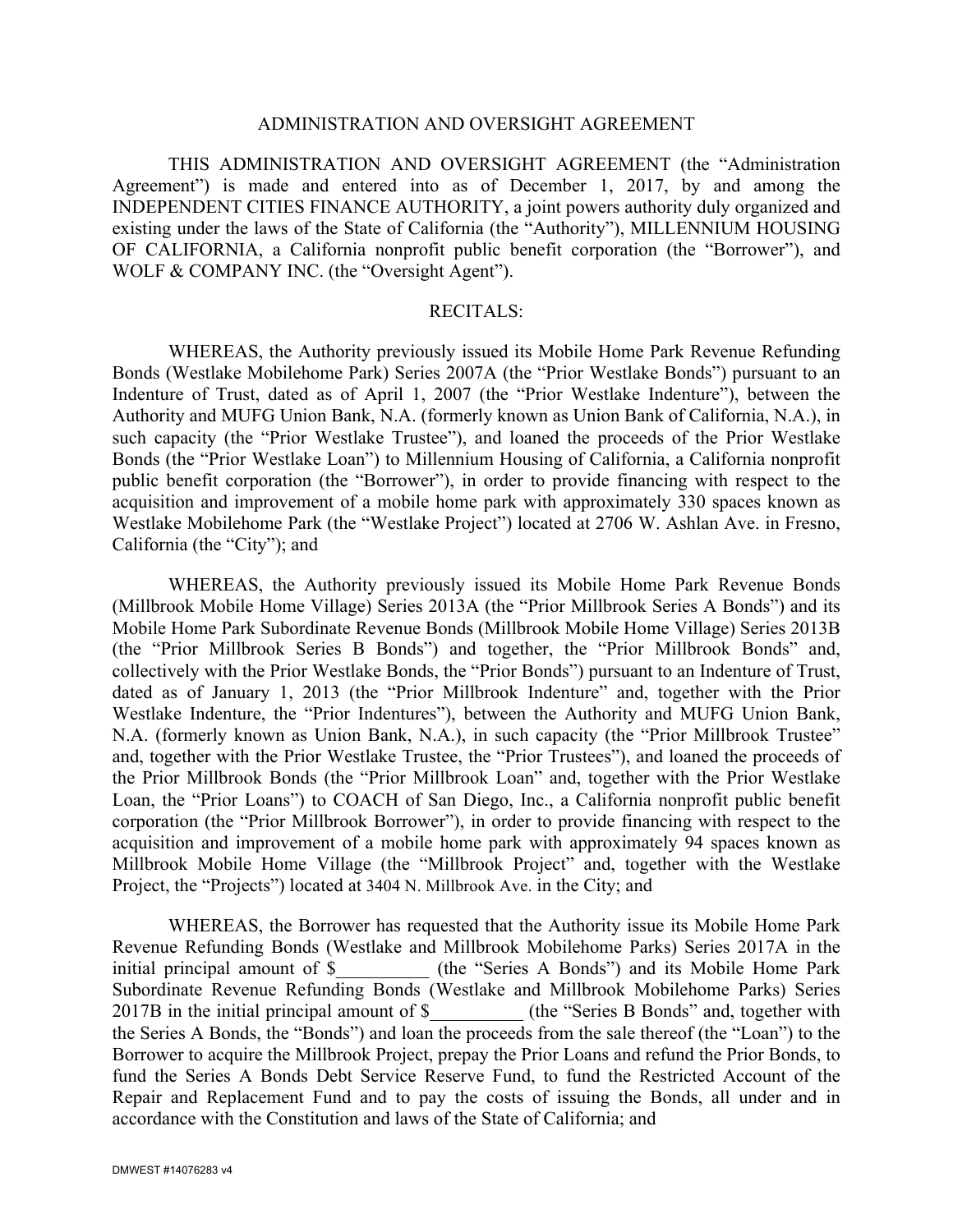WHEREAS, the Loan Agreement provides for certain oversight provisions relating to the management of the Project; and

WHEREAS, in connection with the issuance of the Bonds, the Borrower will enter into a Regulatory Agreement and Declaration of Restrictive Covenants with respect to the Westlake Project (the "Westlake Regulatory Agreement") and a Regulatory Agreement and Declaration of Restrictive Covenants with respect to the Millbrook Project (the "Millbrook Regulatory Agreement" and, together with the Westlake Regulatory Agreement, the Regulatory Agreements), each dated as of December 1, 2017, each with the Authority and the Trustee, which agreements, among other things, set forth certain restrictions applicable to the properties being financed with the proceeds of the Loan, which restrictions are intended to assure continued compliance with the provisions of California law and of the Internal Revenue Code of 1986, as amended (the "Code"); and

WHEREAS, the Authority desires to appoint Wolf & Company Inc. as Oversight Agent under the Regulatory Agreements to monitor the income levels of the residents of the Qualified Spaces and as Oversight Agent under the Loan Agreement to carry out the duties of the Oversight Agent set forth in the Loan Agreement; and

WHEREAS, Wolf & Company Inc. represents that it has the necessary experience and expertise required to evaluate whether the Project complies with the requirements set forth in the Loan Agreement and the Regulatory Agreements.

NOW, THEREFORE, in consideration of the premises and respective representations and covenants herein contained, the parties hereto agree as follows:

#### ARTICLE I DEFINITIONS AND INTERPRETATION

1.1. Definitions of Terms. All capitalized terms used in this Administration Agreement and not otherwise defined herein shall have the respective meanings given to them in the Indenture and/or the Regulatory Agreements.

1.2. Article and Section Headings. The heading or titles of the several articles and sections hereof shall be solely for the convenience of reference and shall not affect the meaning, construction or effect of the provisions hereof.

1.3. Interpretation. The singular form of any word used herein, including terms defined in the Indenture and/or the Regulatory Agreements, shall include the plural and vice versa, if applicable. The use of a word of any gender shall include all genders, if applicable.

## **ARTICLE II** REPRESENTATIONS AND WARRANTIES

2.1. Representations of the Authority. The Authority makes the following representations:

(a) It is a joint powers authority, duly organized and existing under the Constitution and laws of the State of California.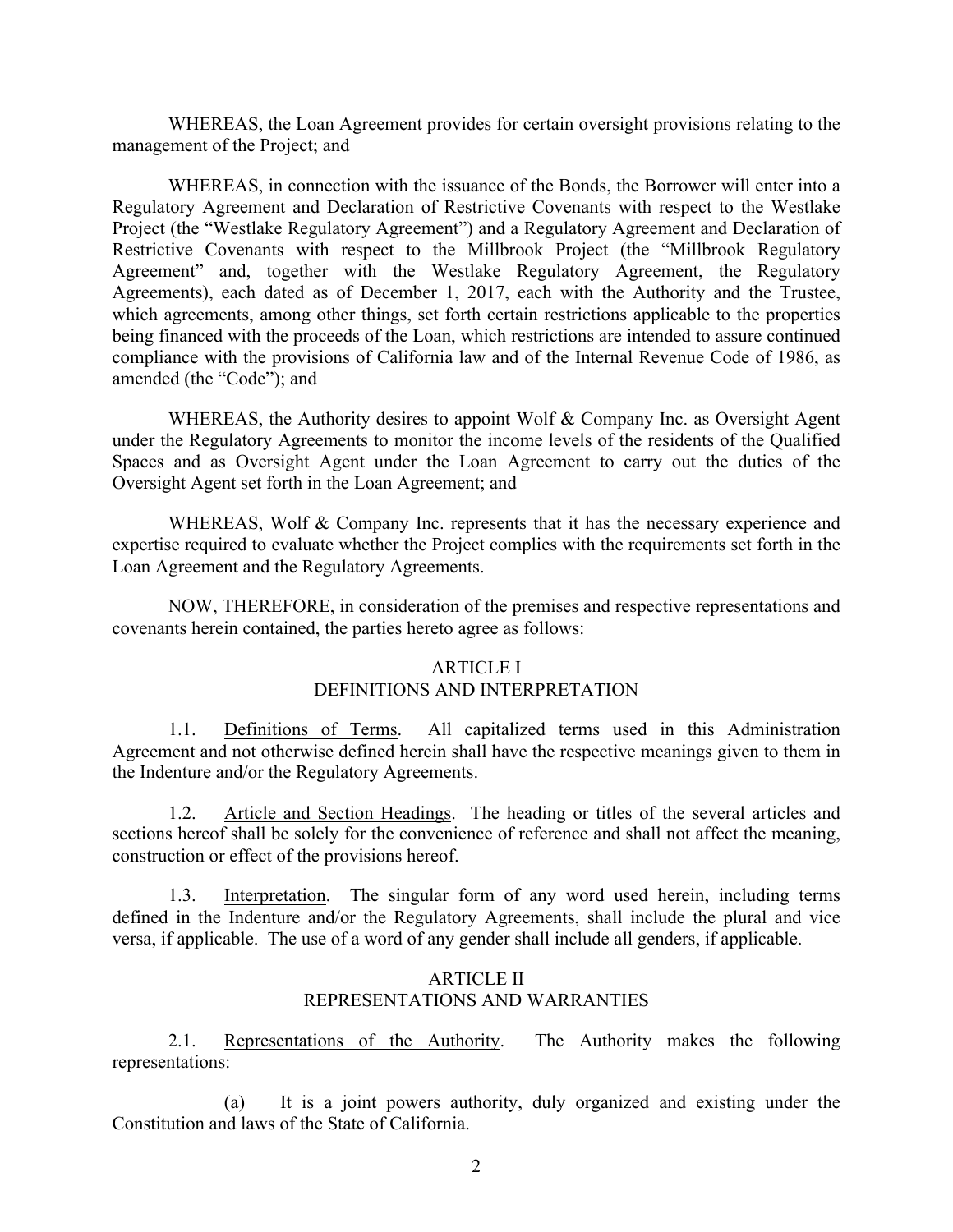(b) It has the power to enter into the transactions contemplated by this Administration Agreement and to carry out its obligations hereunder and to consummate all other transactions on its part contemplated herein; and it has duly authorized the execution and delivery of this Administration Agreement.

(c) The City of Fresno is an associate member of the Authority.

2.2. Representations and Warranties of the Borrower. The Borrower makes the following representations and warranties:

(a) It has power and authority to own its properties and carry on its business as now being conducted, and is duly qualified to do such business wherever such qualification is required, including the State of California.

(b) It has the power to execute and deliver this Administration Agreement and to carry out the transactions on its part contemplated hereby; and it has duly authorized the execution, delivery and performance of this Administration Agreement.

(c) The Oversight Agent is independent from and not under the control of the Borrower, does not have any substantial interest, direct or indirect, in the Borrower, and is not an officer or employee of the Borrower.

2.3. Representations and Warranties of the Oversight Agent. The Oversight Agent makes the following representations and warranties:

(a) It is a corporation duly organized, validly existing and in good standing under the laws of the State of California and has the power and authority to carry on its business as now being conducted.

(b) It has the power to execute and deliver this Administration Agreement and to carry out the transactions on its part contemplated hereby; and it has duly authorized the execution, delivery and performance of this Administration Agreement.

(c) It is independent from and not under the control of the Borrower, does not have any substantial interest, direct or indirect, in the Borrower, and is not an officer or employee of the Borrower.

(d) It has received copies of the Indenture, the Loan Agreement, and the Regulatory Agreements, and it is familiar with the terms and conditions thereof as the same relate to the Code and the Act.

### ARTICLE III

## DUTIES AND COMPENSATION OF THE OVERSIGHT AGENT

3.1. Duties of Oversight Agent. Wolf & Company Inc. is the initial Oversight Agent hereunder. This Section 3.1 applies to Wolf & Company Inc. as Oversight Agent and to any successor Oversight Agent. In its capacity as Oversight Agent hereunder, for and on behalf of the Authority, the Oversight Agent will perform the following duties in a careful and timely manner, to the highest standards of its profession: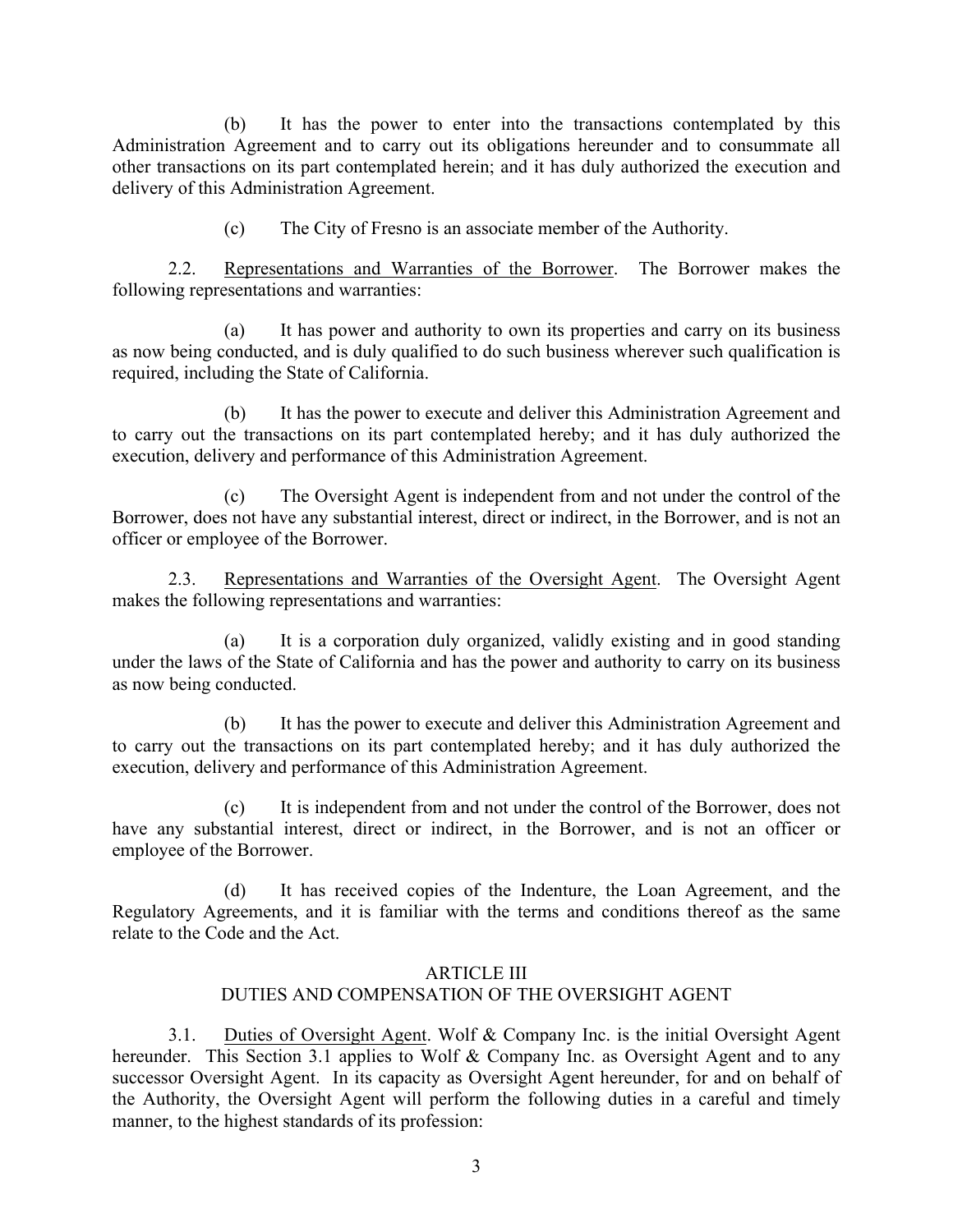(a) It will be familiar with and will give written notice to the Authority, the Trustee and the Borrower within ten days of the publication by the Department of Housing and Urban Development of any change in:

(i) The Median Income for the Area; and

(ii) The maximum income at which households consisting of various numbers of persons may be determined to be Low Income and Very Low Income Residents under the terms of the Regulatory Agreements; and

(iii) The maximum allowable rents under each applicable provision of Section 5 of each of the Regulatory Agreements.

(b) Promptly following its receipt thereof, it will review the Income Certifications, Certificates of Continuing Program Compliance, and all other reports and certificates furnished to it pursuant to the Regulatory Agreements in order to determine that each such document is complete and to verify the internal accuracy of the calculations, and conclusions with respect to such calculations, set forth therein, including the conclusion that the Low Income Spaces and Very Low Income Spaces have been rented as specified by the terms of the Regulatory Agreements; and it will maintain such documents on file and open to the inspection by the Authority, the City, the Trustee and the Borrower during the term of the Regulatory Agreements.

(c) Promptly upon receipt, it will review the form of application and lease with respect to the Low Income Spaces and Very Low Income Spaces to verify compliance with the provisions of the Regulatory Agreements.

(d) Promptly upon determining that any report or certificate submitted to it pursuant to the Regulatory Agreements is inaccurate or incomplete the Oversight Agent shall:

> (i) If the inaccuracy or lack of completeness does not cause the Project to cease to meet the qualifications set forth in Section 5 of each of the Regulatory Agreements, give notice of such inaccuracy or lack of completeness to the Borrower and direct the Borrower to correct or complete the same, as the case may be, within a 30-day period, subject to extension in the sole discretion of the Oversight Agent;

> (ii) If the inaccuracy or lack of completeness is not corrected within thirty (30) days or if the inaccuracy or lack of completeness causes the Project to cease to meet the qualification set forth in Section 5 of each of the Regulatory Agreements, immediately give written notice of said fact to the Authority, the Trustee and the Borrower.

(e) In the event that the Borrower fails to file with the Oversight Agent any report, certification (including, in particular, the certification to the Secretary of the Treasury required by Section 5(i) of each of the Regulatory Agreements) or other document required pursuant to the Regulatory Agreements within the time set forth in the Regulatory Agreements as applicable, the Oversight Agent shall immediately give written notice of that fact to the Authority, the Trustee and the Borrower.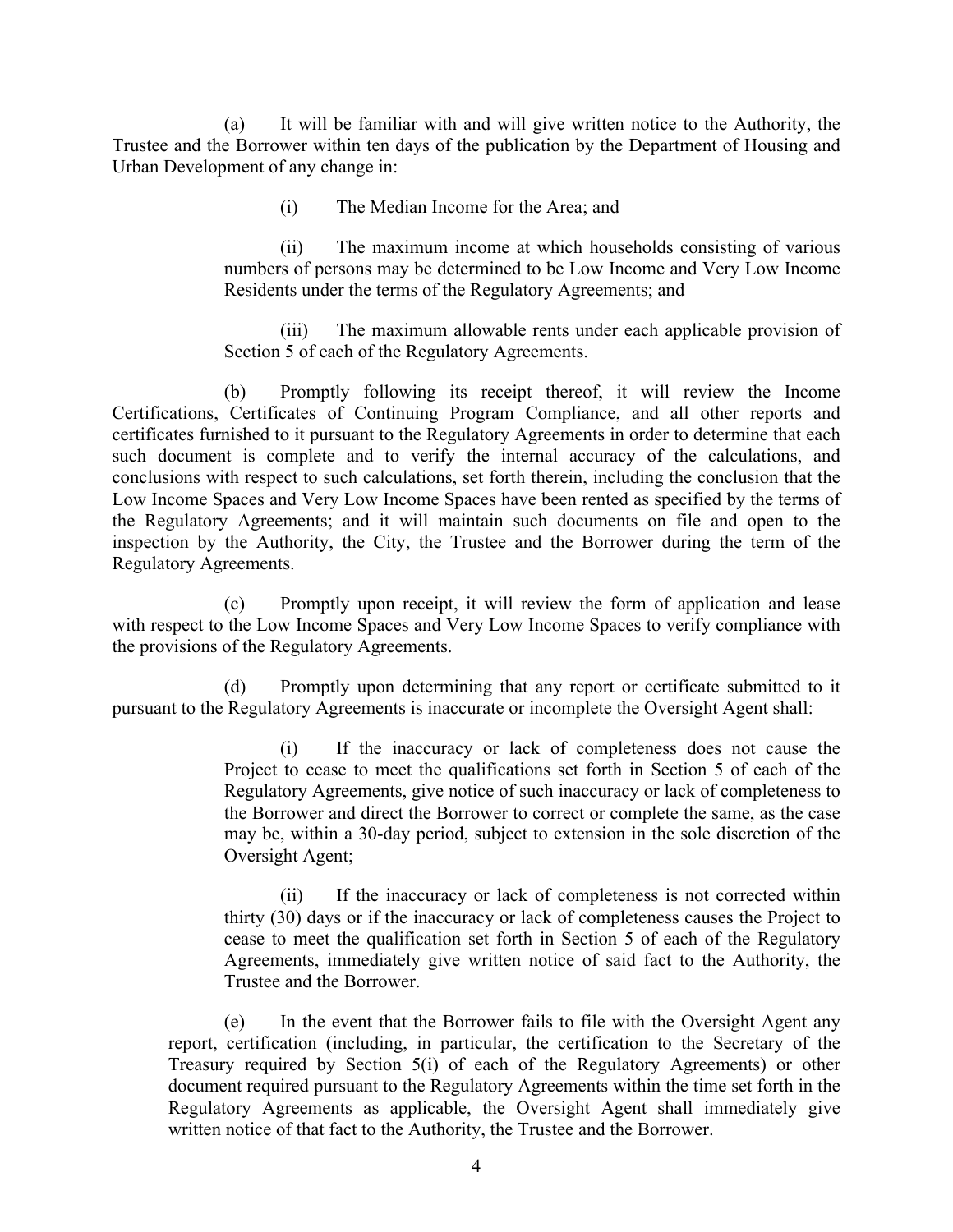(f) On behalf of the Authority, the Oversight Agent shall, at least annually and whenever requested by the Authority, audit the survey of the tenants of the Low Income Spaces and Very Low Income Spaces with respect to income levels, household sizes and such other information as the Authority may specify, and all as further required under Section 5 of each of the Regulatory Agreements. Based on such information, the Authority shall determine compliance with the affordability requirements under the Act and the Code. In the event of any noncompliance the Oversight Agent shall notify the Authority as to the nature and extent of the noncompliance and the Oversight Agent shall suggest alternatives for bringing the Qualified Spaces into compliance.

(g) The Oversight Agent will perform on a timely basis all duties ascribed to the Oversight Agent in the Indenture, the Loan Agreement, and the Regulatory Agreements, including without limitation the following: (i) annual review of the Borrower's financial statements, (ii) review the coverage calculation for release of surplus cashflow and report comments to the Borrower and the Authority, (iii) review the final budget and forward comments to the Borrower and the Authority, (iv) physical inspection of the Project on a quarterly basis, including examination of the infrastructure, the clubhouse, and any other common areas, (v) monthly confirmation report to the Authority and any Bondholder requesting such information that the Trustee has received the monthly deposit in accordance with the approved budget and, in the event that the Trustee has not, to take such further steps as required by the Loan Agreement and (vi) review any proposed use of amounts in the Repair and Replacement Fund as set forth in a written request of the Borrower.

(h) On or about 120 days after the end of each Fiscal Year, commencing with the Fiscal Year ending June 30, 2018, the Oversight Agent shall perform a search of the Repository, as such term is defined in the Continuing Disclosure Agreement dated as of December 1, 2017 (the "Disclosure Agreement") between the Borrower and Wolf & Company Inc. (in such capacity, the "Dissemination Agent"), to confirm that the Annual Report has been submitted to the Repository. The Oversight Agent shall promptly provide notice to the Borrower and the Authority if the Annual Report has not been submitted to the Repository by such date.

3.2. Compensation. For its services as the Oversight Agent, Wolf & Company Inc. shall be paid an amount equal to \$8,000 on the Closing Date and thereafter, commencing 15, 20, an annual fee of \$8,000 payable by the Borrower in equal quarterly installments. The fee of the Oversight Agent shall be paid to the Oversight Agent by the Trustee upon receipt by the Trustee of an invoice from the Oversight Agent. If the Oversight Agent provides services outside the scope of this Agreement, as requested in writing by the Authority, the compensation shall be paid at the then prevailing fee schedule of the Oversight Agent.

## ARTICLE IV TERM

4.1. Term of Agreement. Unless sooner terminated pursuant to the provisions of Sections 4.2 and 4.3 hereof, this Administration Agreement shall remain in full force and effect for the of the term of the Regulatory Agreements.

4.2. Termination. At its sole discretion, the Authority may terminate this Administration Agreement upon giving the Oversight Agent and the Borrower thirty (30) days written notice of its intention to do so. This Administration Agreement may be terminated in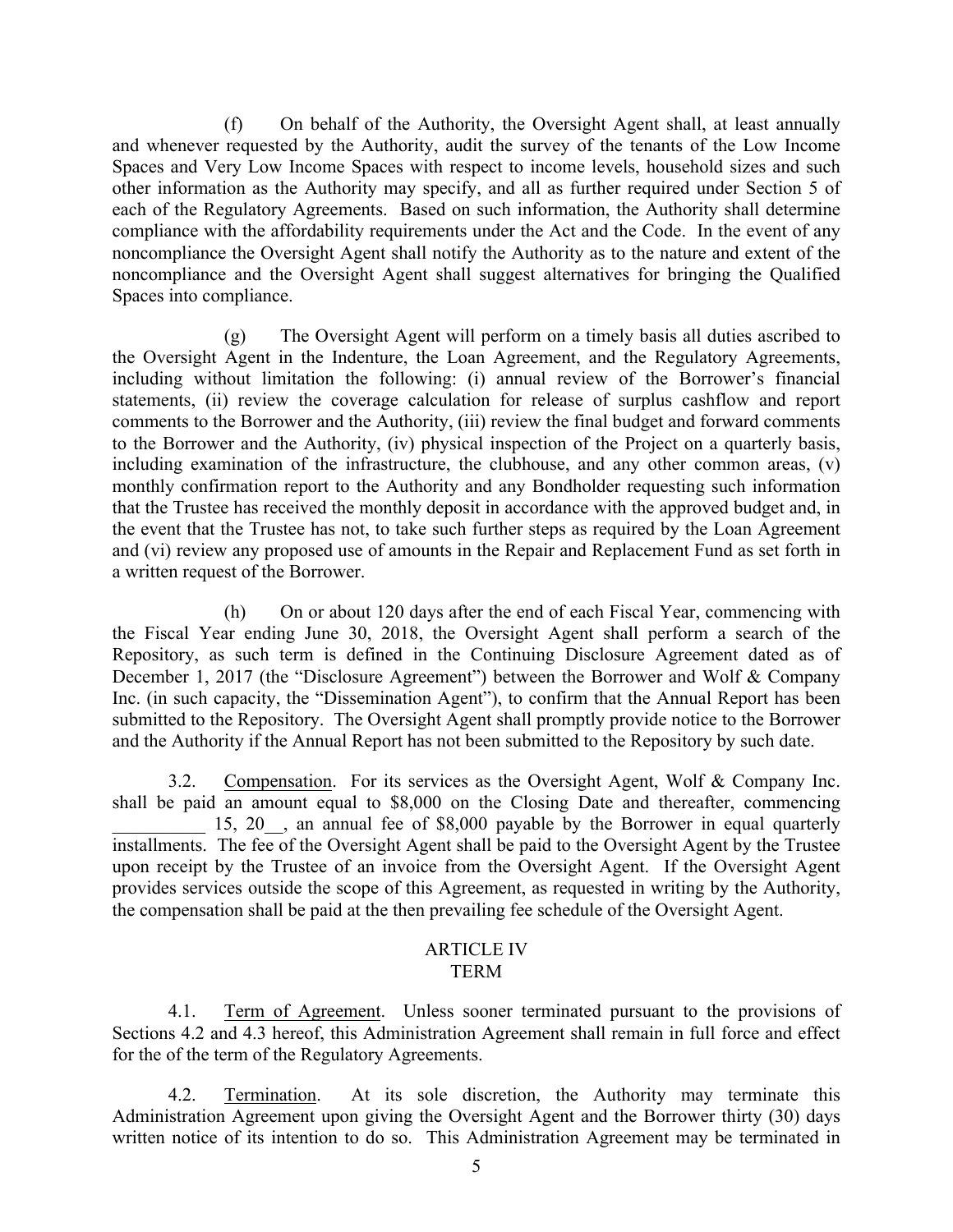whole or in part only as to the services described in Section 3.1, whereupon a partial fee for the services not terminated will be agreed upon by the parties and memorialized in an amendment hereto.

4.3. Resignation of Oversight Agent. With the written consent of the Authority, the Oversight Agent may resign from its position and terminate this Administration Agreement by giving the other parties hereto thirty (30) days written notice of its intention to do so.

## ARTICLE V

## MISCELLANEOUS PROVISIONS

5.1. Execution in Counterparts. This Administration Agreement may be executed in any number of counterparts, each of which shall be deemed to be an original, and such counterparts shall constitute but one and the same instrument.

5.2. Business Days. If any action is required to be taken hereunder on a date which falls on other than a Business Day, such action shall be taken on the next succeeding Business Day.

5.3. Governing Law. This Administration Agreement shall be construed in accordance with the laws of the State of California and the obligations, rights and remedies of the parties hereunder shall be determined in accordance with such laws.

5.4. Notices. All notices, certificates or other communications hereunder shall be sufficiently given and shall be deemed given when delivered or mailed by registered mail, postage prepaid, addressed to the appropriate Notice Address set forth in the Regulatory Agreements. The Notice Address of the Oversight Agent is: Wolf & Company Inc., 241 South Figueroa Street, Suite 100, Los Angeles, California 90012, Attention: Wesley R. Wolf.

*[Signatures on Following Page]*